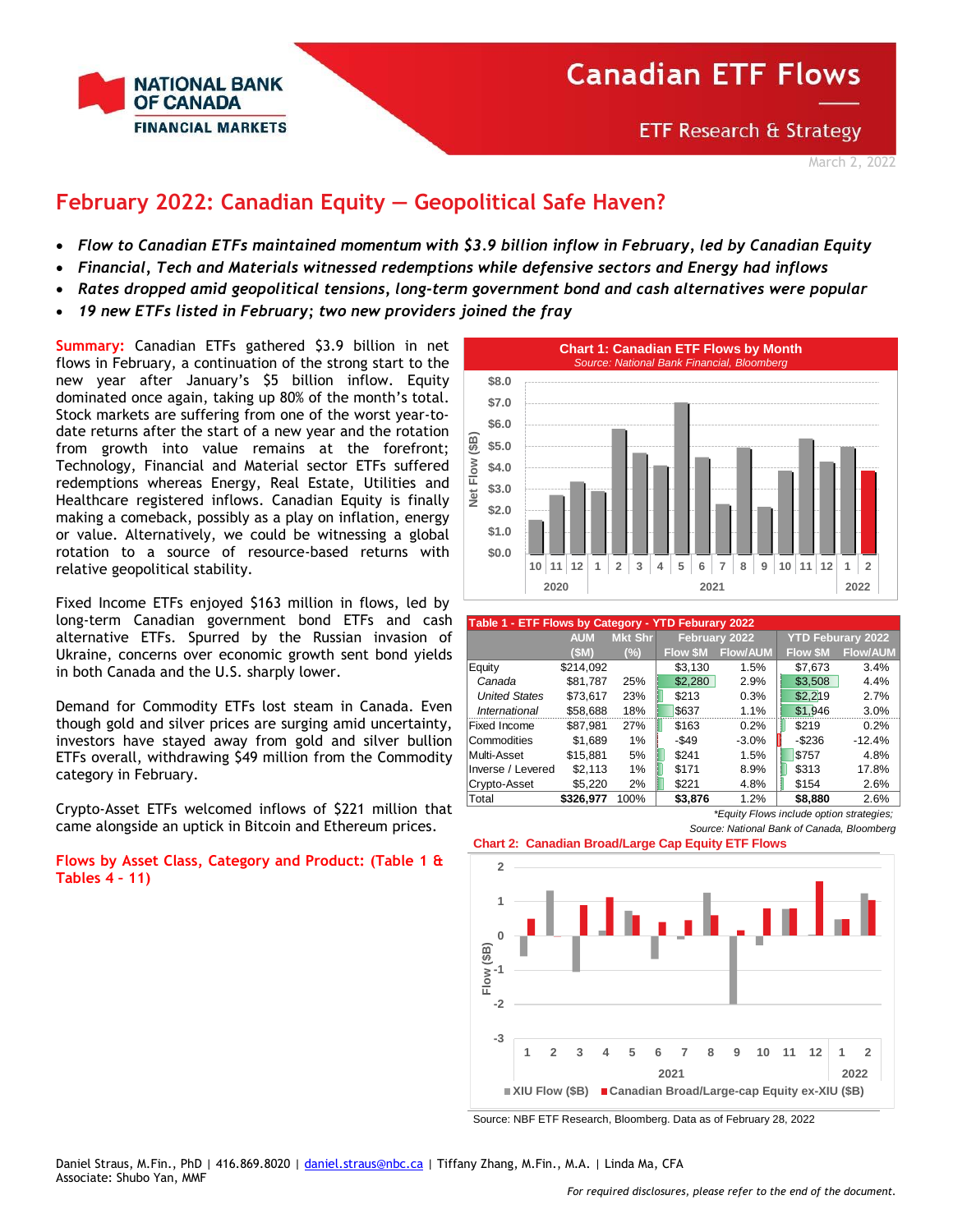

growth titled.

**Demand for Equity ETFs** surged in February and market cap-weighted passive ETFs registered the highest inflows. Broad Canadian Equity (**XIU, XIC, HXT)** was the clear favourite, with EAFE Equity (**ZEA**) and U.S. Equity (**VFV**, **ZSP**, **QUU**) a distant second and third place, respectively. After a period of significant outperformance, financial sector ETFs (**XFN**, **ZEB**) took a breather in terms of flows and returns. Technology sector ETFs ceded the driver's seat while outflows from **TEC** accelerated in February, marking its second month in a row of redemptions. Low volatility ETFs (**ZLU**) and Multi-Factor ETFs (**DGR/B**) registered outflows for the fourth consecutive month. U.S. ESG Equity ETF **ESGY** had an institutional-sized creation of above \$700 million. On the outflow side, **ESGY/F** registered similar-sized outflows on the same day, indicating a potential currency-switch between the two ETFs. Over the past two years, strong inflows have started to return to Canadian equity ETFs (Chart 2) and creations have accelerated through Q4 of last year and 2022 year-to-date. From the perspective of global investors, Broad Canadian equity may be appealing as an inflation hedge (heavy energy and material sector weight) and value play (lower valuations). In a rising interest rate and central bank tightening<br>environment, Canadian equities remain environment, Canadian equities remain attractive relative to indices that are heavily

### **Canadian ETF Flows**

February 2022: Canadian Equity—Geopolitical Safe Haven?

March 2, 2022

|                | Table 2 - ETF Flows by Provider - YTD Feburary 2022 |            |                |            |                 |            |                          |
|----------------|-----------------------------------------------------|------------|----------------|------------|-----------------|------------|--------------------------|
|                | <b>Provider</b>                                     | <b>AUM</b> | <b>Mkt Shr</b> |            | February 2022   |            | <b>YTD Feburary 2022</b> |
|                |                                                     | (SM)       | (%)            | Flow (\$M) | <b>Flow/AUM</b> | Flow (\$M) | <b>Flow/AUM</b>          |
| $\mathbf{1}$   | <b>RBC iShares</b>                                  | \$97,676   | 29.9%          | \$1,391    | 1%              | \$2,342    | 2%                       |
| 2              | <b>BMO</b>                                          | \$88,201   | 27.0%          | \$343      | 0%              | \$1,103    | 1%                       |
| 3              | Vanguard                                            | \$39,669   | 12.1%          | \$677      | 2%              | \$1,667    | 3%                       |
| 4              | Horizons                                            | \$20,942   | 6.4%           | \$190      | 1%              | \$1,433    | 7%                       |
| 5              | <b>CI First Asset</b>                               | \$14,982   | 4.6%           | $-$177$    | $-1%$           | $-$478$    | $-3%$                    |
| 6              | Mackenzie*                                          | \$12,808   | 3.9%           | \$134      | 1%              | \$785      | 6%                       |
| $\overline{7}$ | <b>TDAM</b>                                         | \$8,198    | 2.5%           | \$307      | 4%              | \$469      | 6%                       |
| 8              | Purpose                                             | \$6,206    | 1.9%           | \$302      | 5%              | \$361      | 6%                       |
| 9              | <b>NBI</b>                                          | \$4,950    | 1.5%           | \$175      | 4%              | \$269      | 5%                       |
|                | 10 Invesco                                          | \$4,514    | 1.4%           | $-$14$     | 0%              | \$75       | 2%                       |
|                | 11 CIBC                                             | \$2,891    | 0.9%           | \$40       | 1%              | $-$ \$68   | $-2%$                    |
|                | 12 Fidelity                                         | \$2,697    | 0.8%           | \$41       | 2%              | \$135      | 5%                       |
|                | 13 Dynamic                                          | \$2,577    | 0.8%           | $-$22$     | $-1%$           | $-$ \$39   | $-1%$                    |
|                | 14 Manulife                                         | \$2,480    | 0.8%           | \$38       | 2%              | \$46       | 2%                       |
|                | 15 PIMCO                                            | \$2,064    | 0.6%           | $- $5$     | 0%              | \$23       | 1%                       |
|                | 16 Desjardins                                       | \$2,020    | 0.6%           | \$3        | 0%              | $-$4$      | 0%                       |
|                | 17 Harvest                                          | \$1,979    | 0.6%           | \$87       | 5%              | \$136      | 7%                       |
|                | 18 Franklin Templeton                               | \$1,827    | 0.6%           | $-$ \$52   | $-3%$           | $-$248$    | $-11%$                   |
|                | 19 Evolve Funds                                     | \$1,665    | 0.5%           | \$12       | 1%              | \$37       | 2%                       |
|                | 20 Hamilton                                         | \$1,434    | 0.4%           | \$114      | 9%              | \$255      | 22%                      |
|                | 21 AGF                                              | \$1,399    | 0.4%           | \$1        | 0%              | \$86       | 6%                       |
|                | 22 3iQ                                              | \$1,369    | 0.4%           | \$0        | 0%              | $-$ \$3    | 0%                       |
|                | 23 Scotia Bank                                      | \$1,038    | 0.3%           | \$84       | 9%              | \$217      | 24%                      |
|                | 24 Brompton Funds                                   | \$555      | 0.2%           | \$9        | 2%              | \$17       | 3%                       |
|                | 25 Picton Mahoney                                   | \$513      | 0.2%           | \$24       | 5%              | \$35       | 7%                       |
|                | 26 Ninepoint Partners                               | \$485      | 0.1%           | \$68       | 18%             | \$96       | 30%                      |
|                | 27 First Trust                                      | \$464      | 0.1%           | \$64       | 16%             | \$56       | 13%                      |
|                | 28 Bristol Gate                                     | \$313      | 0.1%           | \$2        | 1%              | \$2        | 1%                       |
|                | 29 Middlefield                                      | \$271      | 0.1%           | \$17       | 7%              | \$19       | 7%                       |
|                | 30 Emerge                                           | \$167      | 0.1%           | \$1        | 1%              | $-$1$      | $-1%$                    |
|                | 31 Guardian Capital                                 | \$155      | 0.0%           | \$12       | 8%              | \$25       | 17%                      |
|                | 32 IA Clarington                                    | \$142      | 0.0%           | \$2        | 1%              | \$5        | 4%                       |
|                | 33 Lysander                                         | \$97       | 0.0%           | \$2        | 2%              | $-$1$      | $-1%$                    |
|                | 34 Accelerate                                       | \$64       | 0.0%           | \$3        | 4%              | \$5        | 7%                       |
|                | 35 Russell Investments                              | \$51       | 0.0%           | $-$ \$2    | $-3%$           | \$1        | 1%                       |
|                | 36 Starlight                                        | \$37       | 0.0%           | \$1        | 3%              | \$0        | $-1%$                    |
|                | 37 Arrow Capital                                    | \$33       | 0.0%           | \$0        | 0%              | \$10       | 44%                      |
|                | 38 SmartBe                                          | \$24       | 0.0%           | $-$ \$3    | $-13%$          | -\$4       | $-15%$                   |
|                | 39 Evermore Capital                                 | \$8        | 0.0%           | \$8        | <b>NA</b>       | \$8        | <b>NA</b>                |
|                | 40 NCM Investments                                  | \$6        | 0.0%           | \$0        | 0%              | \$0        | 0%                       |
|                | 41 Caldwell                                         | \$5        | 0.0%           | \$0        | 0%              | \$5        | 239%                     |
|                | 42 Mulvihill                                        | \$1        | 0.0%           | \$1        | <b>NA</b>       | \$1        | <b>NA</b>                |
|                | Total                                               | \$326,977  | 100.0%         | \$3,876    | 1.2%            | \$8,880    | 2.6%                     |

*\*Includes Wealthsimple asset and flows. Source: NBF, Bloomberg*

suspension took effect, the product received another \$317 million in a single day, bringing its assets under management to \$2.07 billion. Investors should note that HSAV will no longer accept creations until its AUM drops back below \$1.5 billion and the product may experience premia to NAV if demand reminds high. However, HSAV delivered an outflow of \$61 million in late February, and so far, there has been no disruption to its trading dynamics beyond a slight widening of bid-ask spread.

Long-term Canadian government bond ETF (**TCLB**) also appeared on the leaderboard with \$447 million in net flows. On the outflow side, Canada aggregate bond ETFs (**HBB**, **XBB**, **XQB**) had a month of outflow at \$425 million.

**Commodity** ETFs saw a redemption of \$49 million led by gold bullion ETFs (**VALT/U**). In the **Multi-Asset category,** all-equity and growth-oriented ETFs (**VEQT**, **VGRO, XEQT**) lead inflows over balanced and conservative asset allocation products.

**Flows by Provider and New Launches (Tables 2 - 3):**

**Fixed Income** ETFs pulled in net flows of \$163 million. Cash alternative ETFs (e.g., **HSAV**) enjoyed among the highest inflows among all categories with \$358 million in new money. Interestingly, Horizons announced HSAV would suspend creations in January to preserve the total-return tax benefits of its wider mutual fund corporation. In early February, right before the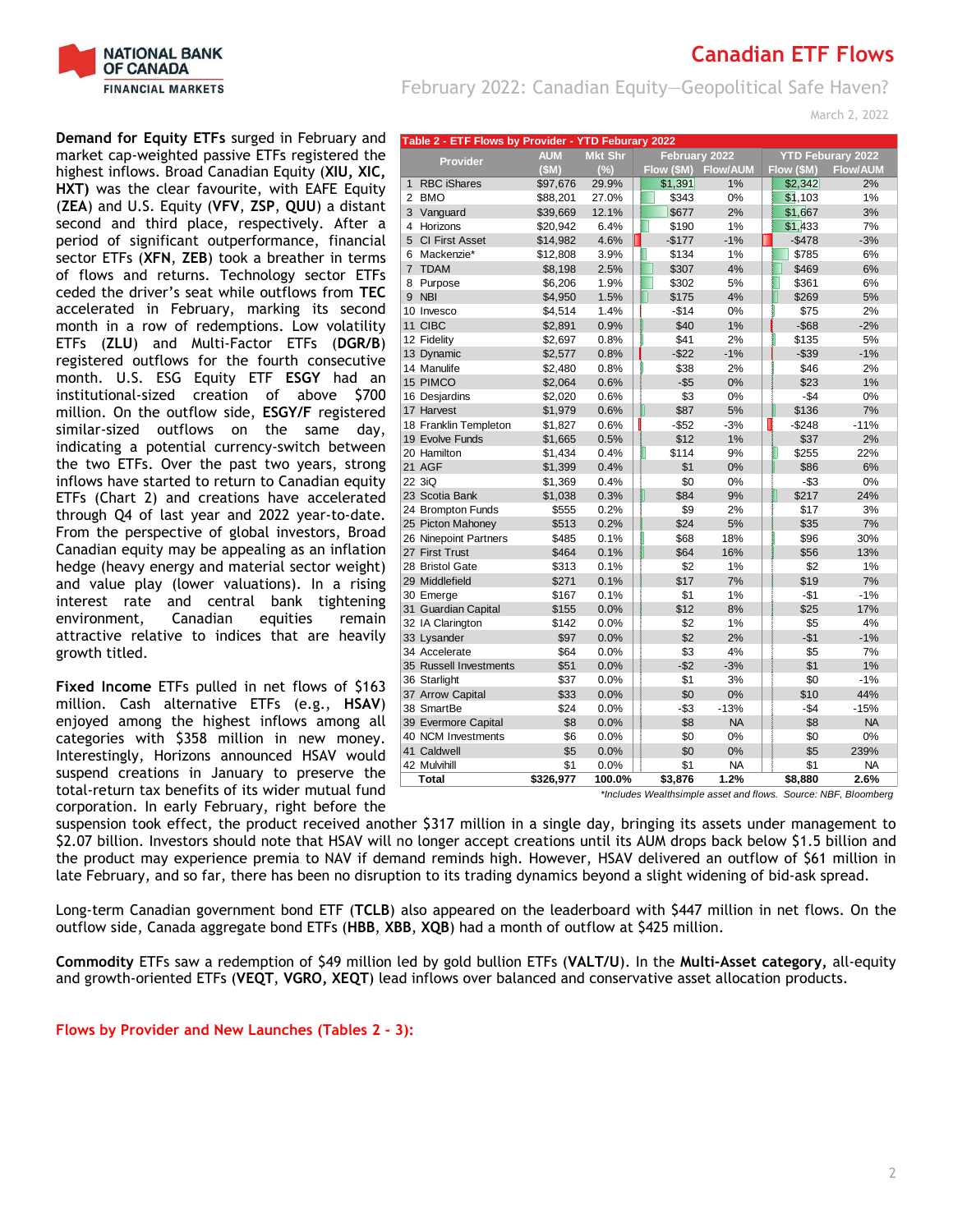

February 2022: Canadian Equity—Geopolitical Safe Haven?

March 2, 2022

RBC iShares, Vanguard and BMO logged the highest three provider inflows in February. Outside the top 10 ETF providers,

Harvest, Hamilton, Scotiabank, Ninepoint Partners and First Trust saw the largest flows as percentage of starting assets. CI First Asset suffered redemptions from its multi-factor, gold and alternative ETFs. Franklin Templeton also saw outflows from its global fixed income product.

February 2022 welcomed 19 new ETF launches. Some notable mentions include: Canada's first carbon credit ETFs from Horizons and Ninepoint Partners; additionally, two new providers Evermore and Mulvihill joined the market. Evermore introduced target date asset allocation ETFs and Mulvihill launched a leverage Canadian bank ETF.

*Note: the tables below all use the "new" flows calculation methodology.*

| Table 3: New Launches - February 2022              |               |                        |                             |
|----------------------------------------------------|---------------|------------------------|-----------------------------|
| <b>Name</b>                                        | <b>Ticker</b> | <b>Mgmt</b><br>Fee (%) | <b>Focus</b>                |
| 1 Evermore Retirement 2025 ETF                     | <b>ERCV</b>   | 0.35                   | <b>Asset Allocation</b>     |
| 2 Evermore Retirement 2030 ETF                     | <b>ERDO</b>   | 0.35                   | <b>Asset Allocation</b>     |
| 3 Evermore Retirement 2035 ETF                     | <b>ERDV</b>   | 0.35                   | <b>Asset Allocation</b>     |
| 4 Evermore Retirement 2040 ETF                     | EREO          | 0.35                   | <b>Asset Allocation</b>     |
| 5 Evermore Retirement 2045 ETF                     | <b>EREV</b>   | 0.35                   | <b>Asset Allocation</b>     |
| 6 Evermore Retirement 2050 ETF                     | ERFO          | 0.35                   | <b>Asset Allocation</b>     |
| 7 Evermore Retirement 2055 ETF                     | <b>ERFV</b>   | 0.35                   | <b>Asset Allocation</b>     |
| 8 Evermore Retirement 2060 ETF                     | <b>ERGO</b>   | 0.35                   | <b>Asset Allocation</b>     |
| 9 Evolve Canadian Banks and Lifecos Enhanced Yield | <b>BANK</b>   | 0.60                   | <b>Levered Covered Call</b> |
| 10 Hamilton Enhanced US Covered Call ETF           | <b>HYLD</b>   | 0.65                   | Levered Covered Call        |
| 11 Hamilton Enhanced US Covered Call ETF USD       | HYLD/U        | 0.65                   | <b>Levered Covered Call</b> |
| 12 Harvest Diversified Monthly Income ETF          | <b>HDIF</b>   | $0.74*$                | <b>Levered Covered Call</b> |
| 13 Horizons Carbon Credits ETF                     | CARB          | 0.75                   | Carbon Credit               |
| 14 Mackenzie Emerging Markets Equity Index ETF     | QEE           | 0.22                   | <b>Emerging Markets</b>     |
| 15 Mulvihill Canadian Bank Enhanced Yield ETF      | <b>CBNK</b>   | 0.65                   | <b>Levered Covered Call</b> |
| 16 NBI Sustainable Canadian Short Term Bond ETF    | <b>NSSB</b>   | 0.25                   | <b>ESG Fixed Income</b>     |
| 17 Ninepoint Carbon Credit ETF                     | <b>CBON</b>   | 0.75                   | Carbon Credit               |
| 18 Ninepoint Carbon Credit ETF USD                 | <b>CBON/U</b> | 0.75                   | Carbon Credit               |
| 19 Ninepoint Energy Fund - ETF USD                 | NNRG/U        | $1.50**$               | Canadian Energy             |

\* Estimated based on underlyings' management fees

\*\* This ETF may charge a performance fee; Source: NBF, SEDAR, Providers

|    |               | Table 4 - Top Single Long ETF Inflows - February 2022 |            |          | Table 5 - Top Single Long ETF Outflows - February 2022 |               |                                                            |            |                 |  |
|----|---------------|-------------------------------------------------------|------------|----------|--------------------------------------------------------|---------------|------------------------------------------------------------|------------|-----------------|--|
|    | <b>Ticker</b> | <b>Name</b>                                           | Flow (\$M) | Flow/AUM |                                                        | <b>Ticker</b> | <b>Name</b>                                                | Flow (\$M) | <b>Flow/AUN</b> |  |
|    | XIU           | iShares S&P/TSX 60 Index ETF                          | \$1,249    | 11%      |                                                        |               | <b>ESGY/F BMO MSCI USA ESG Leaders Index ETF</b>           | $-$766$    | $-99%$          |  |
|    | <b>ESGY</b>   | BMO MSCI USA ESG Leaders Index ETF                    | \$741      | 87%      |                                                        | <b>HBB</b>    | Horizons Cdn Select Universe Bond ETF                      | $-$506$    | $-34%$          |  |
|    | <b>TCLB</b>   | TD Canadian Long Term Federal Bond ETF                | \$447      | 142%     | 3                                                      | XUS           | iShares Core S&P 500 Index ETF                             | $-$310$    | $-6%$           |  |
|    | <b>XIC</b>    | iShares Core S&P/TSX Capped Composite Index ETF       | \$405      | 4%       | $\overline{4}$                                         | TEC.          | TD Global Technology Leaders Index ETF                     | $-$ \$208  | $-12%$          |  |
|    | <b>HSAV</b>   | Horizons Cash Maximizer ETF                           | \$297      | 17%      | 5                                                      | XBB           | iShares Core Canadian Universe Bond Index ETF              | $-$181$    | $-4%$           |  |
| 6. | <b>HXT</b>    | Horizon S&P/TSX 60 Index ETF                          | \$196      | 6%       | 6                                                      | <b>XFN</b>    | iShares S&P/TSX Capped Financials Index ETF                | $-$160$    | $-9%$           |  |
|    | ZAG           | BMO Aggregate Bond Index ETF                          | \$135      | 2%       |                                                        | ZEB           | BMO Equal Weight Banks Index ETF                           | $-$154$    | $-6%$           |  |
| 8  | <b>VFV</b>    | Vanguard S&P 500 Index ETF                            | \$119      | 2%       | 8                                                      | <b>ZGB</b>    | <b>BMO Government Bond Index ETF</b>                       | $-$119$    | $-16%$          |  |
| 9  |               | <b>BTCC/U</b> Purpose Bitcoin ETF                     | \$119      | 19%      | 9                                                      |               | DGR/B CI WisdomTree US Quality Dividend Growth Index ETF   | $-$106$    | $-33%$          |  |
|    | <b>VGRO</b>   | Vanguard Growth ETF Portfolio                         | \$90       | 3%       | 10                                                     | <b>ZLU</b>    | BMO Low Volatility US Equity ETF                           | $-$105$    | $-6%$           |  |
|    | <b>VEQT</b>   | Vanguard All-Equity ETF Portfolio                     | \$88       | 5%       |                                                        | XGD           | iShares S&P/TSX Global Gold Index ETF                      | $-$ \$97   | $-8%$           |  |
| 12 | <b>ZWB</b>    | <b>BMO Covered Call Canadian Banks ETF</b>            | \$88       | 3%       | 12                                                     |               | <b>CMAG</b> CI Munro Alternative Global Gr                 | $-$72$     | $-22%$          |  |
| 13 | <b>ZSP</b>    | BMO S&P 500 Index ETF                                 | \$83       | 1%       |                                                        |               | FLGA Franklin Liberty Global Aggregate Bond ETF Cad-Hedged | $-$ \$69   | $-13%$          |  |
| 14 | <b>XFR</b>    | iShares Floating Rate Index ETF                       | \$78       | 26%      | 14                                                     |               | <b>VALT/U CI Gold Bullion Fund</b>                         | $-$57$     | $-37%$          |  |
| 15 | <b>WXM</b>    | CI Morningstar Canada Momentum Index ETF              | \$71       | 8%       | 15                                                     | PGL           | Invesco Long Term Government Bond Index ETF                | $-$54$     | $-17%$          |  |
| 16 | QUU           | Mackenzie US Large Cap Equity Index ETF               | \$67       | 3%       | 16                                                     | <b>ZUQ</b>    | BMO MSCI USA High Quality Index ETF                        | $-$51$     | $-8%$           |  |
| 17 | <b>ZEA</b>    | <b>BMO MSCI EAFE Index ETF</b>                        | \$66       | 1%       | 17                                                     | ZCM           | BMO Mid Corporate Bond Index ETF                           | $-$48$     | $-5%$           |  |
| 18 | <b>XEQT</b>   | iShares Core Equity ETF Portfolio                     | \$61       | 6%       | 18                                                     | <b>FCIQ</b>   | Fidelity International High Quality Index ETF              | $-$ \$48   | $-9%$           |  |
| 19 | <b>ZCS</b>    | BMO Short Corporate Bond Index ETF                    | \$56       | 4%       | 19                                                     |               | ETHX/U CI Galaxy Ethereum ETF                              | $-$44$     | $-13%$          |  |
| 20 | <b>VDY</b>    | Vanquard FTSE Canadian High Dividend Yield Index ETF  | \$53       | 3%       | 20                                                     |               | XQB iShares High Quality Canadian Bond Index ETF           | $-$44$     | $-9%$           |  |

*Source: National Bank of Canada, Bloomberg; Source: National Bank of Canada, Bloomberg;*

*Tables continue next page*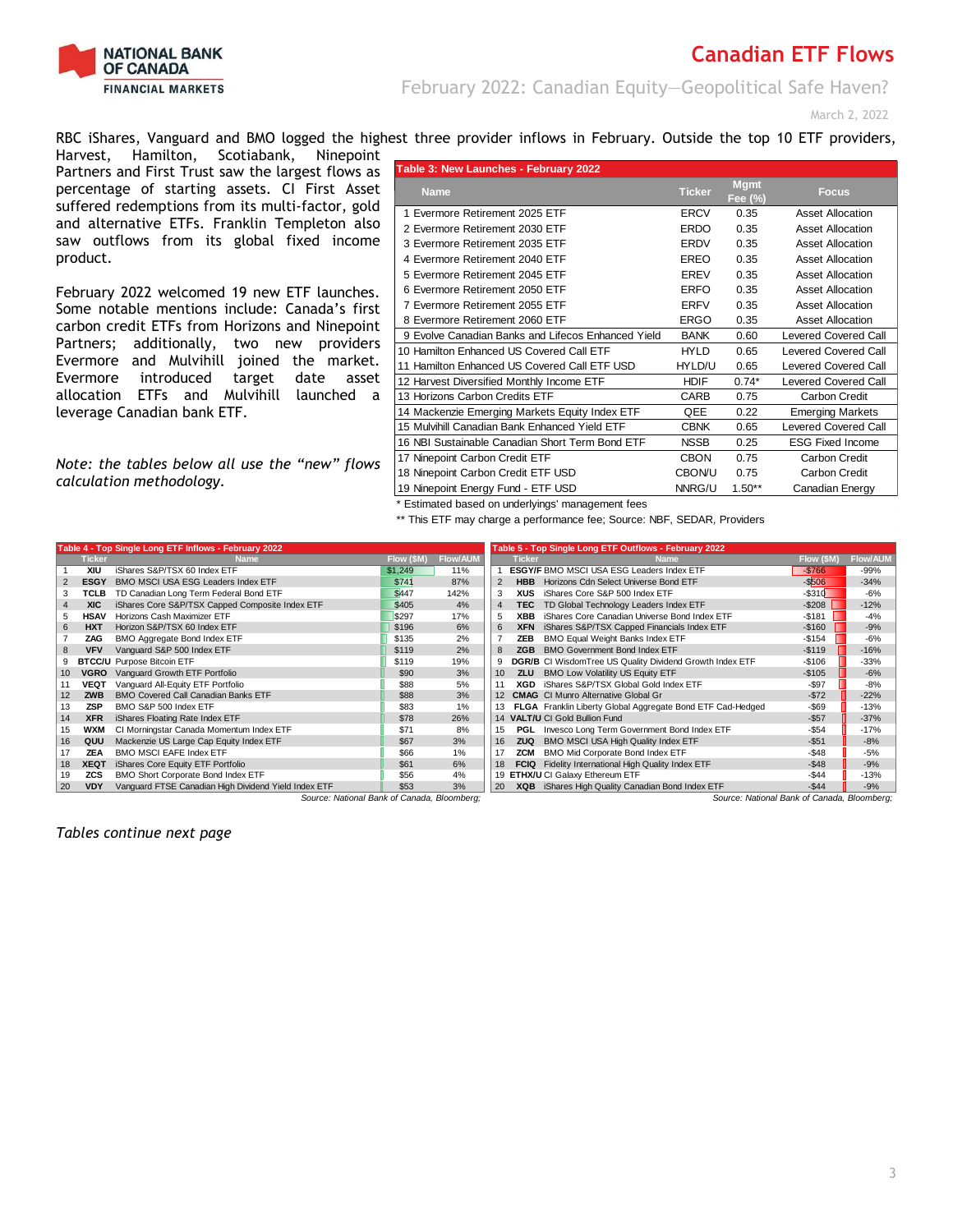

February 2022: Canadian Equity—Geopolitical Safe Haven?

March 2, 2022

| Table 6 - ETF Flows by Category - February 2022                                     |                 |                |            |                 | Table 9 - Equity ETF Flows by Focus - February 2022                                 |           |                |                                            |                 |
|-------------------------------------------------------------------------------------|-----------------|----------------|------------|-----------------|-------------------------------------------------------------------------------------|-----------|----------------|--------------------------------------------|-----------------|
| <b>Asset Class</b>                                                                  | <b>AUM (SM)</b> | <b>Mkt Shr</b> | Flow (\$M) | <b>Flow/AUM</b> | <b>Focus</b>                                                                        | AUM (\$M) | <b>Mkt Shr</b> | Flow (\$M)                                 | <b>Flow/AUM</b> |
| Equity                                                                              | \$214,092       | 65%            | \$3,130    | 1.5%            | Cap-weighted                                                                        | \$127,961 | 60%            | \$2,587                                    | 2.0%            |
| <b>Fixed Income</b>                                                                 | \$87,981        | 27%            | \$163      | 0.2%            | Dividend / Income                                                                   | \$23,191  | 11%            | \$425                                      | 1.8%            |
| Commodities                                                                         | \$1,689         | $1\%$          | $-$ \$49   | $-3.0%$         | Factor: Low Vol                                                                     | \$8,339   | 4%             | $-$148$                                    | $-1.7%$         |
| Multi-Asset                                                                         | \$15,881        | 5%             | \$241      | 1.5%            | Factor: Multi-factor                                                                | \$3,793   | 2%             | $-$ \$87                                   | $-2.2%$         |
| Inverse / Levered                                                                   | \$2,113         | 1%             | \$171      | 8.9%            | Factor: Fundamental                                                                 | \$5,099   | 2%             | \$63                                       | 1.2%            |
| Crypto-Asset                                                                        | \$5,220         | 2%             | \$221      | 4.8%            | Sector                                                                              | \$29,903  | 14%            | $-$193$                                    | $-0.6%$         |
| <b>Total</b>                                                                        | \$326,977       | 100%           | \$3,876    | 1.2%            | Thematic                                                                            | \$10,083  | 5%             | \$191                                      | 1.9%            |
| *Equity Flows include option strategies; Source: National Bank of Canada, Bloomberg |                 |                |            |                 | Other                                                                               | \$5,724   | 3%             | \$294                                      | 5.3%            |
|                                                                                     |                 |                |            |                 | <b>Total</b>                                                                        | \$214,092 | 100%           | \$3,130                                    | 1.5%            |
| Table 7 - Equity ETF Flows by Geography - February 2022                             |                 |                |            |                 | *Equity Flows include option strategies; Source: National Bank of Canada, Bloomberg |           |                |                                            |                 |
| Geography                                                                           | AUM (\$M)       | <b>Mkt Shr</b> | Flow (\$M) | <b>Flow/AUM</b> | Table 10 - Fixed Income ETF Flows by Type - February 2022                           |           |                |                                            |                 |
| Canada                                                                              | \$81,787        | 38%            | \$2,280    | 2.9%            | <b>Type</b>                                                                         | AUM (\$M) | <b>Mkt Shr</b> | $Flow$ (\$M)                               | <b>Flow/AUM</b> |
| <b>United States</b>                                                                | \$73,617        | 34%            | \$213      | 0.3%            | Canada Aggregate                                                                    | \$25,398  | 29%            | \$425                                      | $-1.6%$         |
| DM: Broad                                                                           | \$23,178        | 11%            | H<br>\$391 | 1.7%            | Canada Government                                                                   | \$9,317   | 11%            | \$361                                      | 4.0%            |
| DM: Regional & Country                                                              | \$6,188         | 3%             | \$161      | 2.6%            | Canada Corporate                                                                    | \$14,125  | 16%            | $-$ \$83                                   | $-0.6%$         |
| <b>Emerging Markets</b>                                                             | \$5,842         | 3%             | \$51       | 0.8%            | U.S. / North America                                                                | \$8,544   | 10%            | $-$ \$81                                   | $-0.9%$         |
| Global                                                                              | \$23,480        | 11%            | \$35       | 0.1%            | Foreign                                                                             | \$9,557   | 11%            | $-$ \$24                                   | $-0.2%$         |
| <b>Total</b>                                                                        | \$214,092       | 100%           | \$3,130    | 1.5%            | Sub-Investment Grade                                                                | \$5,077   | 6%             | \$33                                       | 0.6%            |
| *Equity Flows include option strategies; Source: National Bank of Canada, Bloomberg |                 |                |            |                 | Preferred/Convertible                                                               | \$9,131   | 10%            | \$23                                       | 0.2%            |
|                                                                                     |                 |                |            |                 | <b>Cash Alternative</b>                                                             | \$6.832   | 8%             | \$358                                      | 5.5%            |
| Table 8 - Equity ETF Flows by Sector* - February 2022                               |                 |                |            |                 | <b>Total</b>                                                                        | \$87,981  | 100%           | \$163                                      | 0.2%            |
| <b>Sector</b>                                                                       | AUM (\$M)       | <b>Mkt Shr</b> | Flow (\$M) | <b>Flow/AUM</b> |                                                                                     |           |                | Source: National Bank of Canada, Bloomberg |                 |
| Financials                                                                          | \$11,929        | 40%            | 195<br>.ፍ  | $-1.6%$         | Table 11 - Fixed Income ETF Flows by Maturity - February 2022                       |           |                |                                            |                 |
| <b>Real Estate</b>                                                                  | \$3,870         | 13%            | \$38       | 0.9%            | <b>Maturity</b>                                                                     | AUM (\$M) | <b>Mkt Shr</b> | Flow (\$M)                                 | <b>Flow/AUM</b> |
| Energy                                                                              | \$2,968         | 10%            | \$65       | 2.4%            | <b>Broad/Mixed</b>                                                                  | \$44,713  | 51%            | \$643                                      | $-1.4%$         |
| Technology                                                                          | \$2,950         | 10%            | 46         | $-4.4%$         | <b>Ultra Short Term</b>                                                             | \$4,282   | 5%             | \$134                                      | 3.2%            |
| <b>Materials</b>                                                                    | \$2,624         | 9%             | \$72       | $-3.0%$         | Short Term                                                                          | \$19,563  | 22%            | -\$43                                      | $-0.2%$         |
| <b>Health Care</b>                                                                  | \$2,485         | 8%             | \$44       | 1.8%            | Mid Term                                                                            | \$6,279   | 7%             | $-$ \$53                                   | $-0.8%$         |
| <b>Utilities</b>                                                                    | \$2,388         | 8%             | \$64       | 2.8%            | Long Term                                                                           | \$4,497   | 5%             | \$420                                      | 10.1%           |
| Other                                                                               | \$689           | 2%             | \$8        | 1.3%            | <b>Real Return</b>                                                                  | \$1,729   | 2%             | $-$16$                                     | $-0.9%$         |
| <b>Total</b>                                                                        | \$29.903        | 100%           | $-$193$    | $-0.7%$         | <b>Target Maturity</b>                                                              | \$86      | 0%             | \$6                                        | 7.0%            |
| *Includes all geo focuses and Covered Call Strategies; Source: NBF, Bloomberg       |                 |                |            |                 | <b>Cash Alternative</b>                                                             | \$6,832   | 8%             | \$358                                      | 5.5%            |
|                                                                                     |                 |                |            |                 | <b>Total</b>                                                                        | \$87,981  | 100%           | \$163                                      | 0.2%            |
| A note on Russian exposure in Canadian ETFs:                                        |                 |                |            |                 |                                                                                     |           |                | Source: National Bank of Canada, Bloomberg |                 |

Russia's invasion of Ukraine on February 24<sup>th</sup> has formed huge ripples through the global financial markets. Canadian ETFs that track emerging market indices or invest in emerging market stocks or bonds may have exposure to Russian securities. Although there is no single-country Russia ETFs listed in Canada, emerging market equity and bond indices have approximately 3%-4% allocation Russian securities as of the end of February. Current exposure percentage will vary based on the available prices as well as the ongoing development of the treatment of Russian securities in Western-based indices and portfolios. By the end of February, Canadian ETFs had \$312 million (or slightly less than 1% of total asset) exposure to Russian securities via stock and bond holdings across equity, fixed income and multi-asset products<sup>1</sup>. While no Canadian ETF is at risk of terminating because of underlying Russian security sanctions, it is possible emerging market products (and to a lesser extent, multi-asset ETFs that hold them) might suffer losses, heightened volatility or wider bid-ask spreads as the situation develops.

### **YTD February Flow (Tables 12 - 19):**

Canadian ETFs welcomed \$8.9 billion year-to-date, of which a whopping \$7.7 billion went to Equity. Commodity is the only asset class that bled assets with outflows of \$236 million. Canadian equity ETF flows have outpaced their U.S. and international counterparts year-to-date, taking up close to 50% of total Equity inflows. Technology sector ETFs, a market darling for many years, lost assets in 2022 while defensive-oriented Utilities sectors saw re-uptake in demand. Within Fixed Income, the cash alternative ETF category was the clear winner with \$591 million inflows.

Two new ETF providers joined the market, bringing total number of ETF providers to 42.

 $\overline{a}$ 1. Based on Bloomberg estimates of country allocations. Some actively managed ETFs that do not report full holdings to Bloomberg were omitted from the calculations.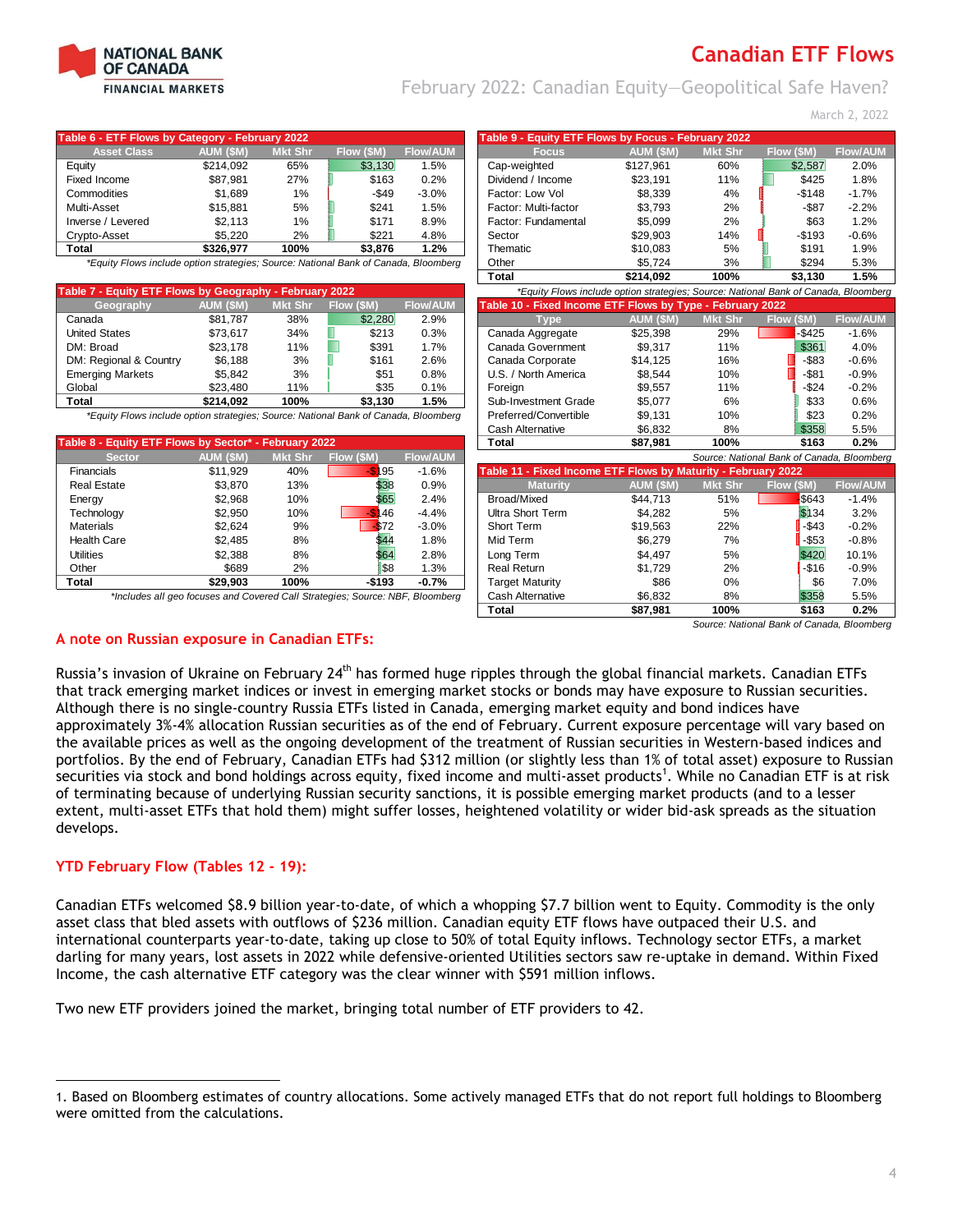

February 2022: Canadian Equity—Geopolitical Safe Haven?

March 2, 2022

#### **12 - Top ETF Inflows - YTD Feb**

|    | <b>Ticker</b> | <b>Name</b>                                                | Flow (\$M) | <b>Flow/AUM</b> |                | <b>Ticker</b> | <b>Name</b>                                                 | Flow (\$M) | <b>Flow/AUI</b> |
|----|---------------|------------------------------------------------------------|------------|-----------------|----------------|---------------|-------------------------------------------------------------|------------|-----------------|
|    | XIU           | iShares S&P/TSX 60 Index ETF                               | \$1,736    | 16%             |                |               | ESGY/F BMO MSCI USA ESG Leaders Index ETF                   | $-$764$    | $-93%$          |
| 2  | <b>ESGY</b>   | BMO MSCI USA ESG Leaders Index ETF                         | \$751      | 82%             | $\overline{2}$ | <b>HBB</b>    | Horizons Cdn Select Universe Bond ETF                       | $-$484$    | $-31%$          |
| 3  | <b>ZSP</b>    | BMO S&P 500 Index ETF                                      | \$602      | 5%              | 3              | TEC.          | TD Global Technology Leaders Index ETF                      | $-$ \$391  | $-18%$          |
|    | <b>ZEA</b>    | <b>BMO MSCI EAFE Index ETF</b>                             | \$591      | 11%             | 4              | <b>XSH</b>    | iShares Core Canadian Short Term Corporate Bond Index ETF   | $-$ \$294  | $-15%$          |
| 5  | <b>HSAV</b>   | Horizons Cash Maximizer ETF                                | \$550      | 36%             | 5              | <b>XEF</b>    | iShares Core MSCI EAFE IMI Index ETF                        | $-$ \$259  | $-4%$           |
| 6  | TCLB          | TD Canadian Long Term Federal Bond ETF                     | \$486      | 166%            |                |               | 6 VALT/U CI Gold Bullion Fund                               | $-$ \$251  | $-72%$          |
|    | QCN           | Mackenzie Canadian Equity Index ETF                        | \$486      | 63%             |                | ZMP           | <b>BMO Mid Provincial Bond Index ETF</b>                    | $-$199$    | $-27%$          |
| 8  | <b>VFV</b>    | Vanguard S&P 500 Index ETF                                 | \$453      | 7%              | 8              |               | FLGA Franklin Liberty Global Aggregate Bond ETF Cad-Hedged  | $-$194$    | $-29%$          |
| 9  | <b>HXT</b>    | Horizon S&P/TSX 60 Index ETF                               | \$417      | 14%             | 9              | <b>XBB</b>    | iShares Core Canadian Universe Bond Index ETF               | $-$189$    | $-4%$           |
| 10 | <b>ZCS</b>    | BMO Short Corporate Bond Index ETF                         | \$387      | 30%             | 10             | <b>ZEB</b>    | <b>BMO Equal Weight Banks Index ETF</b>                     | $-$ \$189  | $-7%$           |
|    | <b>HXS</b>    | Horizons S&P 500 Index ETF                                 | \$309      | 9%              |                | ZGB           | <b>BMO Government Bond Index ETF</b>                        | $-$ \$183  | $-20%$          |
| 12 | <b>VEQT</b>   | Vanquard All-Equity ETF Portfolio                          | \$265      | 15%             | 12             | <b>ZLU</b>    | <b>BMO Low Volatility US Equity ETF</b>                     | $-$150$    | $-8%$           |
| 13 | HXCN          | Horizons S&P/TSX Capped Composite Index ETF                | \$234      | 12%             | 13             | <b>XFN</b>    | iShares S&P/TSX Capped Financials Index ETF                 | -\$144     | $-8%$           |
| 14 | VGRO          | Vanquard Growth ETF Portfolio                              | \$216      | 7%              | 14             | <b>ZCN</b>    | BMO S&P/TSX Capped Composite Index ETF                      | $-$144$    | $-2%$           |
| 15 | <b>WSGB</b>   | Wealthsimple North American Green Bond Index ETF           | \$197      | <b>NA</b>       | 15             |               | <b>CMUE</b> CIBC Multifactor US Equity ETF                  | $-$129$    | $-35%$          |
| 16 | <b>XEQT</b>   | iShares Core Equity ETF Portfolio                          | \$184      | 21%             |                |               | 16 DGR/B CI WisdomTree US Quality Dividend Growth Index ETF | $-$106$    | $-32%$          |
| 17 | <b>XSP</b>    | iShares Core S&P 500 Index ETF CAD- Hedged                 | \$167      | 2%              | 17             | ZWA           | BMO Covered Call Dow Jones Industrial Average Hedged to CAI | $-$104$    | $-32%$          |
| 18 | <b>ZWB</b>    | <b>BMO Covered Call Canadian Banks ETF</b>                 | \$152      | 6%              | 18             | <b>ZLB</b>    | BMO Low Volatility Canadian Equity ETF                      | $-$102$    | $-3%$           |
| 19 | <b>VIU</b>    | Vanquard FTSE Developed All Cap ex-North America Index ETF | \$126      | 4%              | 19             | MGB           | Mackenzie Core Plus Global Fixed Income ETF                 | $-$ \$94   | $-38%$          |
| 20 | <b>VDY</b>    | Vanquard FTSE Canadian High Dividend Yield Index ETF       | \$123      | 9%              | <b>20</b>      |               | <b>CMCE</b> CIBC Multifactor Canadian Equity ETF            | $-$ \$90   | $-27%$          |

| Table 14 - ETF Flows by Category - YTD Feburary 2022 |           |                |            |                 | Table 17 - Equity ETF Flows by Focus - YTD Feburary 2022 |           |                |            |                 |  |  |
|------------------------------------------------------|-----------|----------------|------------|-----------------|----------------------------------------------------------|-----------|----------------|------------|-----------------|--|--|
| <b>Asset Class</b>                                   | AUM (\$M) | <b>Mkt Shr</b> | Flow (\$M) | <b>Flow/AUM</b> | <b>Focus</b>                                             | AUM (SM)  | <b>Mkt Shr</b> | Flow (\$M) | <b>Flow/AUI</b> |  |  |
| Equity                                               | \$214.092 | 65%            | \$7,673    | 3%              | Cap-weighted                                             | \$127.961 | 60%            | \$6.113    | 4%              |  |  |
| Fixed Income                                         | \$87.981  | 27%            | \$219      | 0%              | Dividend / Income                                        | \$23.191  | 11%            | \$844      | 4%              |  |  |
| Commodities                                          | \$1.689   | 1%             | $-$ \$236  | $-12%$          | Factor: Low Vol                                          | \$8,339   | 4%             | $-$ \$301  | $-3%$           |  |  |
| Multi-Asset                                          | \$15.881  | 5%             | \$757      | 5%              | Factor: Multi-factor                                     | \$3.793   | 2%             | $-$ \$323  | -8%             |  |  |
| Inverse / Leveraged                                  | \$2.113   | 1%             | \$313      | 18%             | Factor: Fundamental                                      | \$5.099   | 2%             | \$233      | 4%              |  |  |
| Crypto-Asset                                         | \$5.220   | 2%             | \$154      | 3%              | Sector                                                   | \$29.903  | 14%            | \$27       | 0%              |  |  |
| Total                                                | \$326.977 | 100%           | \$8.880    | 2.6%            | Thematic                                                 | \$10.083  | 5%             | \$366      | 3%              |  |  |

*\*Equity Flows include option strategies; Source: National Bank of Canada, Bloomberg* 

| Table 15 - Equity ETF Flows by Geography - YTD Feburary 2022 |           |         |            |                 | *Equity Flows include option strategies; Source: National Bank of Canada, Bloomberg |           |                |            |                 |
|--------------------------------------------------------------|-----------|---------|------------|-----------------|-------------------------------------------------------------------------------------|-----------|----------------|------------|-----------------|
| Geography                                                    | AUM (\$M) | Mkt Shr | Flow (\$M) | <b>Flow/AUM</b> | Table 18 - Fixed Income ETF Flows by Type - YTD Feburary 2022                       |           |                |            |                 |
| Canada                                                       | \$81.787  | 38%     | \$3.508    | 4%              | Type'                                                                               | AUM (\$M) | <b>Mkt Shr</b> | Flow (\$M) | <b>Flow/AUM</b> |
| <b>United States</b>                                         | \$73.617  | 34%     | \$2.219    | 3%              | Canada Aggregate                                                                    | \$25.398  | 29%            | $-$ \$539  | $-2%$           |
| DM: Broad                                                    | \$23.178  | 11%     | \$1.012    | 4%              | Canada Government                                                                   | \$9.317   | 11%            | \$206      | 2%              |
| DM: Regional & Country                                       | \$6.188   | 3%      | \$124      | 2%              | Canada Corporate                                                                    | \$14.125  | 16%            | $-$27$     | 0%              |
| <b>Emerging Markets</b>                                      | \$5.842   | 3%      | \$83       | $1\%$           | U.S. / North America                                                                | \$8.544   | 10%            | \$11       | 0%              |
| Global                                                       | \$23.480  | 11%     | \$727      | 3%              | Foreian                                                                             | \$9.557   | 11%            | $-$143$    | $-1%$           |
| Total                                                        | \$214.092 | 100%    | \$7.673    | 3.4%            | Sub-Investment Grade                                                                | \$5.077   | 6%             | \$48       | 1%              |

|                                                            |           |                |            |                 | <u>ouville situativu</u>                                          | $\mathsf{v}\mathsf{v}\mathsf{v}\mathsf{v}$ | $\sim$ , $\sim$ | $\sim$ .                                 | $\sim$ , $\sim$ |
|------------------------------------------------------------|-----------|----------------|------------|-----------------|-------------------------------------------------------------------|--------------------------------------------|-----------------|------------------------------------------|-----------------|
| Table 16 - Equity ETF Flows by Sector* - YTD Feburary 2022 |           |                |            |                 | Total                                                             | \$87,981                                   | 100%            | \$219                                    | 0.2%            |
| <b>Sector</b>                                              | AUM (\$M) | <b>Mkt Shr</b> | Flow (\$M) | <b>Flow/AUM</b> |                                                                   |                                            |                 | Source: National Bank of Canada, Bloombe |                 |
| <b>Financials</b>                                          | \$11.929  | 40%            | $-$ \$21   | 0%              | Table 19 - Fixed Income ETF Flows by Maturity - YTD Feburary 2022 |                                            |                 |                                          |                 |
| <b>Real Estate</b>                                         | \$3.870   | 13%            | $-$ \$34   | $-1%$           | <b>Maturity</b>                                                   | AUM (\$M)                                  | <b>Mkt Shr</b>  | Flow (\$M)                               | <b>Flow/AUN</b> |
| Energy                                                     | \$2.968   | 10%            | \$212      | 10%             | Broad/Mixed                                                       | \$44.713                                   | 51%             | \$913                                    | $-2%$           |
| Technology                                                 | \$2.950   | 10%            | $-$ \$292  | $-8%$           | <b>Ultra Short Term</b>                                           | \$4.282                                    | 5%              | \$98                                     | 2%              |
| <b>Materials</b>                                           | \$2.624   | 9%             | $-$ \$58   | $-2%$           | Short Term                                                        | \$19,563                                   | 22%             | \$178                                    | $1\%$           |
| <b>Health Care</b>                                         | \$2.485   | 8%             | \$125      | 5%              | Mid Term                                                          | \$6.279                                    | 7%              | \$257                                    | -4%             |
| Utilities                                                  | \$2.388   | 8%             | \$94       | 4%              | Long Term                                                         | \$4.497                                    | 5%              | \$524                                    | 12%             |
| Other                                                      | \$689     | 2%             | \$1        | 0%              | <b>Real Return</b>                                                | \$1.729                                    | $2\%$           | -\$7                                     | $0\%$           |
| Total                                                      | \$29.903  | 100%           | \$27       | 0%              | Target Maturity                                                   | \$86                                       | 0%              | \$5                                      | 2%              |

|             | 12 - Top ETF Inflows - YTD Feburary 2022                   |            |                 |                |               | Table 13 - Top ETF Outflows - YTD Feburary 2022                 |            |                 |
|-------------|------------------------------------------------------------|------------|-----------------|----------------|---------------|-----------------------------------------------------------------|------------|-----------------|
| Ticker      | <b>Name</b>                                                | Flow (\$M) | <b>Flow/AUM</b> |                | <b>Ticker</b> | <b>Name</b>                                                     | Flow (\$M) | <b>Flow/AUM</b> |
| XIU         | iShares S&P/TSX 60 Index ETF                               | \$1,736    | 16%             |                |               | ESGY/F BMO MSCI USA ESG Leaders Index ETF                       | $-$764$    | $-93%$          |
| <b>ESGY</b> | BMO MSCI USA ESG Leaders Index ETF                         | \$751      | 82%             | 2              | <b>HBB</b>    | Horizons Cdn Select Universe Bond ETF                           | $-$484$    | $-31%$          |
| <b>ZSP</b>  | BMO S&P 500 Index ETF                                      | \$602      | 5%              | 3              | TEC           | TD Global Technology Leaders Index ETF                          | $-$ \$391  | $-18%$          |
| <b>ZEA</b>  | <b>BMO MSCI EAFE Index ETF</b>                             | \$591      | 11%             | $\overline{4}$ | <b>XSH</b>    | iShares Core Canadian Short Term Corporate Bond Index ETF       | $-$ \$294  | $-15%$          |
| <b>HSAV</b> | Horizons Cash Maximizer ETF                                | \$550      | 36%             | 5              | <b>XEF</b>    | iShares Core MSCI EAFE IMI Index ETF                            | $-$ \$259  | $-4%$           |
| <b>TCLB</b> | TD Canadian Long Term Federal Bond ETF                     | \$486      | 166%            | 6              |               | <b>VALT/U CI Gold Bullion Fund</b>                              | $-$ \$251  | $-72%$          |
| QCN         | Mackenzie Canadian Equity Index ETF                        | \$486      | 63%             |                | ZMP           | BMO Mid Provincial Bond Index ETF                               | $-$199$    | $-27%$          |
| <b>VFV</b>  | Vanquard S&P 500 Index ETF                                 | \$453      | 7%              | 8              |               | FLGA Franklin Liberty Global Aggregate Bond ETF Cad-Hedged      | $-$194$    | $-29%$          |
| <b>HXT</b>  | Horizon S&P/TSX 60 Index ETF                               | \$417      | 14%             | 9              | <b>XBB</b>    | iShares Core Canadian Universe Bond Index ETF                   | $-$ \$189  | $-4%$           |
| <b>ZCS</b>  | BMO Short Corporate Bond Index ETF                         | \$387      | 30%             | 10             | <b>ZEB</b>    | <b>BMO Equal Weight Banks Index ETF</b>                         | $-$ \$189  | $-7%$           |
| <b>HXS</b>  | Horizons S&P 500 Index ETF                                 | \$309      | 9%              | 11             | ZGB           | <b>BMO Government Bond Index ETF</b>                            | $-$183$    | $-20%$          |
| <b>VEQT</b> | Vanguard All-Equity ETF Portfolio                          | \$265      | 15%             | 12             | <b>ZLU</b>    | <b>BMO Low Volatility US Equity ETF</b>                         | $-$ \$150  | $-8%$           |
| HXCN        | Horizons S&P/TSX Capped Composite Index ETF                | \$234      | 12%             | 13             | <b>XFN</b>    | iShares S&P/TSX Capped Financials Index ETF                     | $-$ \$144  | $-8%$           |
| VGRO        | Vanguard Growth ETF Portfolio                              | \$216      | 7%              | 14             | <b>ZCN</b>    | BMO S&P/TSX Capped Composite Index ETF                          | $-$144$    | $-2%$           |
| WSGB        | Wealthsimple North American Green Bond Index ETF           | \$197      | <b>NA</b>       | 15             |               | <b>CMUE</b> CIBC Multifactor US Equity ETF                      | $-$129$    | $-35%$          |
| <b>XEQT</b> | iShares Core Equity ETF Portfolio                          | \$184      | 21%             | 16             |               | DGR/B CI WisdomTree US Quality Dividend Growth Index ETF        | $-$106$    | $-32%$          |
| XSP         | iShares Core S&P 500 Index ETF CAD- Hedged                 | \$167      | 2%              | 17             |               | ZWA BMO Covered Call Dow Jones Industrial Average Hedged to CAI | $-$104$    | $-32%$          |
| <b>ZWB</b>  | <b>BMO Covered Call Canadian Banks ETF</b>                 | \$152      | 6%              | 18             | <b>ZLB</b>    | <b>BMO Low Volatility Canadian Equity ETF</b>                   | $-$102$    | $-3%$           |
| VIU         | Vanquard FTSE Developed All Cap ex-North America Index ETF | \$126      | 4%              | 19             | MGB           | Mackenzie Core Plus Global Fixed Income ETF                     | -\$94      | -38%            |
| <b>VDY</b>  | Vanquard FTSE Canadian High Dividend Yield Index ETF       | \$123      | 9%              | 20             |               | <b>CMCE</b> CIBC Multifactor Canadian Equity ETF                | $-$ \$90   | $-27%$          |

|                    | Valiguaru FIJL Caliaulari High Dividenti Tielu Muex ETF                          |                | ن ۱۷ ت    | 3/0                                         | $\sim$<br><b>CIVICE</b> CIDC MUNICULOR CARGUIALI EUGHY ETT |           |                | "ພອບ                                       | $-L1/0$         |
|--------------------|----------------------------------------------------------------------------------|----------------|-----------|---------------------------------------------|------------------------------------------------------------|-----------|----------------|--------------------------------------------|-----------------|
|                    |                                                                                  |                |           | Source: National Bank of Canada, Bloomberg: |                                                            |           |                | Source: National Bank of Canada, Bloomberg |                 |
|                    | - ETF Flows by Category - YTD Feburary 2022                                      |                |           |                                             | Table 17 - Equity ETF Flows by Focus - YTD Feburary 2022   |           |                |                                            |                 |
| <b>Asset Class</b> | <b>AUM (SM)</b>                                                                  | <b>Mkt Shr</b> | Flow (SM) | <b>Flow/AUM</b>                             | <b>Focus</b>                                               | AUM (\$M) | <b>Mkt Shr</b> | Flow (SM)                                  | <b>Flow/AUM</b> |
|                    | \$214.092                                                                        | 65%            | \$7.673   | 3%                                          | Cap-weighted                                               | \$127.961 | 60%            | \$6.113                                    | 4%              |
| ncome              | \$87.981                                                                         | 27%            | \$219     | 0%                                          | Dividend / Income                                          | \$23.191  | 11%            | \$844                                      | 4%              |
| odities            | \$1.689                                                                          | $1\%$          | $-$ \$236 | $-12%$                                      | Factor: Low Vol                                            | \$8,339   | 4%             | $-$ \$301                                  | $-3%$           |
| <b>\sset</b>       | \$15.881                                                                         | 5%             | \$757     | 5%                                          | Factor: Multi-factor                                       | \$3.793   | 2%             | $-$ \$323                                  | -8%             |
| e / Leveraged      | \$2.113                                                                          | 1%             | \$313     | 18%                                         | Factor: Fundamental                                        | \$5.099   | 2%             | \$233                                      | 4%              |
| ⊦Asset             | \$5.220                                                                          | 2%             | \$154     | 3%                                          | Sector                                                     | \$29.903  | 14%            | \$27                                       | 0%              |
|                    | \$326.977                                                                        | 100%           | \$8.880   | 2.6%                                        | Thematic                                                   | \$10.083  | 5%             | \$366                                      | 3%              |
|                    | uity Flows include option strategies; Source: National Bank of Canada, Bloomberg |                |           |                                             | Other                                                      | \$5.724   | 3%             | \$715                                      | 13%             |
|                    |                                                                                  |                |           |                                             | Total                                                      | \$214.092 | 100%           | \$7.673                                    | 3.4%            |

| able 15 - Equity ETF Flows by Geography - YTD Feburary 2022                         |           |                |            |         |                 | *Equity Flows include option strategies; Source: National Bank of Canada, Bloomberg |           |                |           |         |                 |  |  |
|-------------------------------------------------------------------------------------|-----------|----------------|------------|---------|-----------------|-------------------------------------------------------------------------------------|-----------|----------------|-----------|---------|-----------------|--|--|
| Geography                                                                           | AUM (\$M) | <b>Mkt Shr</b> | Flow (\$M) |         | <b>Flow/AUM</b> | Table 18 - Fixed Income ETF Flows by Type - YTD Feburary 2022                       |           |                |           |         |                 |  |  |
| Canada                                                                              | \$81.787  | 38%            |            | \$3,508 | 4%              | Tvpe                                                                                | AUM (\$M) | <b>Mkt Shr</b> | Flow (SM) |         | <b>Flow/AUM</b> |  |  |
| <b>United States</b>                                                                | \$73.617  | 34%            |            | \$2.219 | 3%              | Canada Aggregate                                                                    | \$25.398  | 29%            |           | $-$539$ | $-2%$           |  |  |
| DM: Broad                                                                           | \$23.178  | 11%            |            | \$1.012 | 4%              | Canada Government                                                                   | \$9.317   | 11%            |           | \$206   | 2%              |  |  |
| DM: Regional & Country                                                              | \$6.188   | 3%             |            | \$124   | 2%              | Canada Corporate                                                                    | \$14.125  | 16%            |           | -\$27   | $0\%$           |  |  |
| Emerging Markets                                                                    | \$5.842   | 3%             |            | \$83    | 1%              | U.S. / North America                                                                | \$8.544   | 10%            |           | \$11    | 0%              |  |  |
| Global                                                                              | \$23,480  | 11%            |            | \$727   | 3%              | Foreian                                                                             | \$9.557   | 11%            |           | $-$143$ | $-1%$           |  |  |
| Total                                                                               | \$214.092 | 100%           |            | \$7.673 | 3.4%            | Sub-Investment Grade                                                                | \$5.077   | 6%             |           | \$48    | 1%              |  |  |
| *Equity Flows include option strategies; Source: National Bank of Canada, Bloomberg |           |                |            |         |                 | Preferred/Convertible                                                               | \$9.131   | 10%            |           | \$73    | 1%              |  |  |
|                                                                                     |           |                |            |         |                 | Cash Alternative                                                                    | \$6.832   | 8%             |           | \$591   | 9%              |  |  |
| able 16 - Equity ETF Flows by Sector* - YTD Feburary 2022                           |           |                |            |         |                 | ⊺otal                                                                               | \$87.981  | 100%           |           | \$219   | 0.2%            |  |  |

| <b>Sector</b>                                                                 | AUM (\$M) | <b>Mkt Shr</b> | Flow (\$M) | <b>Flow/AUM</b> |                                                                   |           |                | Source: National Bank of Canada, Bloomberg |                 |
|-------------------------------------------------------------------------------|-----------|----------------|------------|-----------------|-------------------------------------------------------------------|-----------|----------------|--------------------------------------------|-----------------|
| Financials                                                                    | \$11,929  | 40%            | $-$ \$21   | $0\%$           | Table 19 - Fixed Income ETF Flows by Maturity - YTD Feburary 2022 |           |                |                                            |                 |
| <b>Real Estate</b>                                                            | \$3,870   | 13%            | $-$ \$34   | $-1%$           | <b>Maturity</b>                                                   | AUM (\$M) | <b>Mkt Shr</b> | <b>Flow (SM)</b>                           | <b>Flow/AUM</b> |
| Energy                                                                        | \$2.968   | 10%            | \$212      | 10%             | Broad/Mixed                                                       | \$44.713  | 51%            | \$913                                      | $-2%$           |
| Technology                                                                    | \$2.950   | 10%            | \$292      | -8%             | Ultra Short Term                                                  | \$4.282   | 5%             | \$98                                       | 2%              |
| Materials                                                                     | \$2.624   | 9%             | $-$ \$58   | $-2%$           | Short Term                                                        | \$19,563  | 22%            | \$178                                      | 1%              |
| <b>Health Care</b>                                                            | \$2.485   | 8%             | \$125      | 5%              | Mid Term                                                          | \$6.279   | 7%             | \$257                                      | $-4%$           |
| <b>Utilities</b>                                                              | \$2.388   | 8%             | \$94       | 4%              | Long Term                                                         | \$4.497   | 5%             | \$524                                      | 12%             |
| Other                                                                         | \$689     | 2%             | \$1        | $0\%$           | Real Return                                                       | \$1.729   | 2%             | -\$7                                       | 0%              |
| Total                                                                         | \$29.903  | 100%           | \$27       | 0%              | <b>Target Maturity</b>                                            | \$86      | 0%             | \$5                                        | 2%              |
| *Includes all geo focuses and Covered Call Strategies; Source: NBF, Bloomberg |           |                |            |                 | Cash Alternative                                                  | \$6,832   | 8%             | \$591                                      | 9%              |
|                                                                               |           |                |            |                 | Total                                                             | \$87.981  | 100%           | \$219                                      | 0.2%            |

*Source: National Bank of Canada, Bloomberg*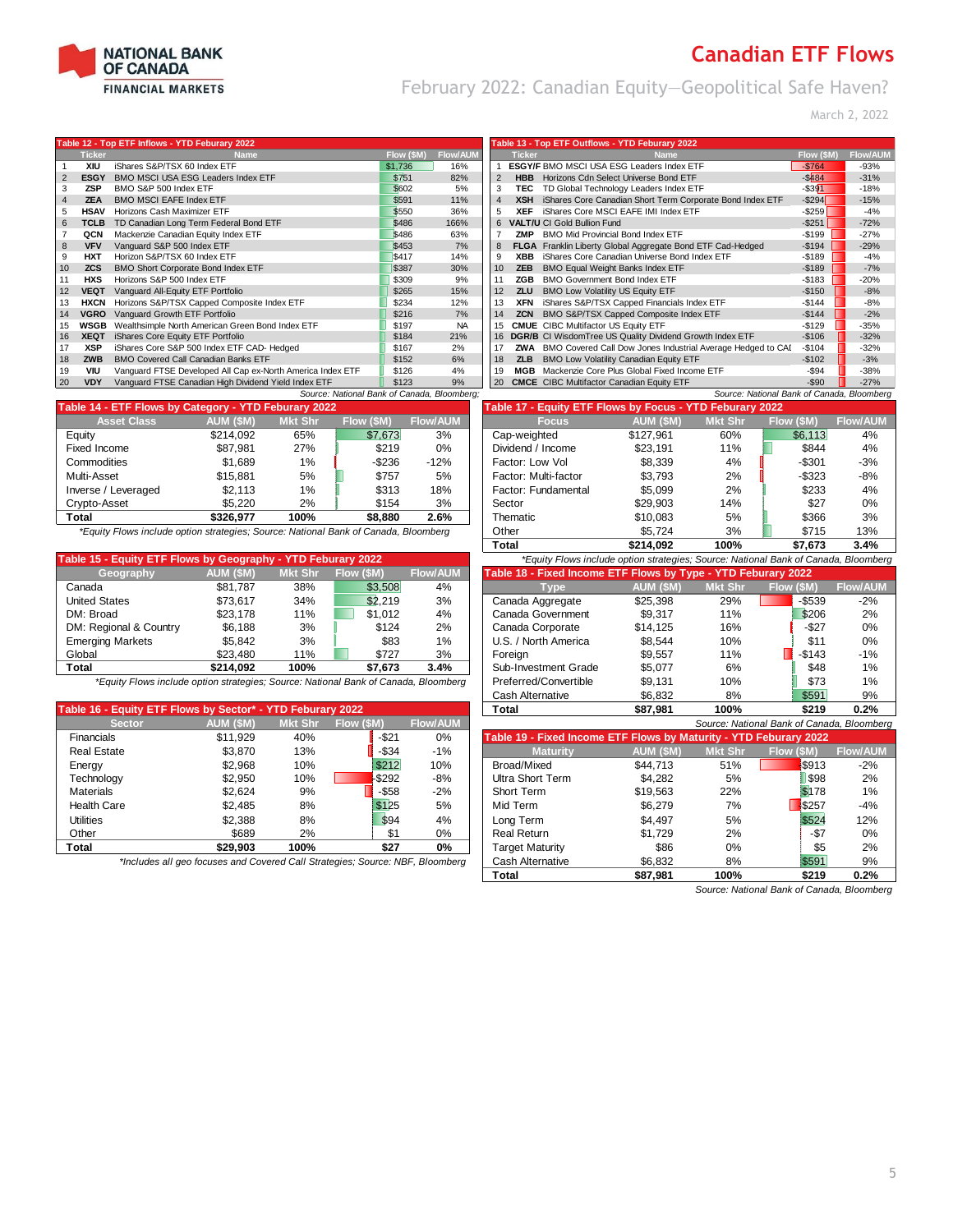

February 2022: Canadian Equity—Geopolitical Safe Haven?

March 2, 2022

#### **Appendix 1 - Glossary**

**AUM (Assets Under Management):** AUM is expressed in local currency, which is the Canadian dollar for the purpose of this report.

**Flow/AUM (Flow as % AUM):** Net flow as a percentage of assets under management from the beginning of the period.

**Flow:** The net dollar amount of fund creations and redemptions for the period based on daily NAV and daily changes in Shares Outstanding. Flows are expressed in local currency, which is the Canadian dollar for the purpose of this report.

**Market Share (%):** category's AUM as % of the total AUM.

**MER (Management Expense Ratio):** Manager's 2020 annual fee for managing and administering the fund, expressed as a percentage of total fund value. In most cases, this includes fees from investing in other ETFs. Where audited MER is unavailable or if the fee has been significantly reduced recently, the MER is estimated using the Stated Management Fee and sales tax.

Canadian MER does not include trading commissions incurred by the ETF, nor does it include trading expenses (such as swap or forward fees). An asterisk (\*) indicates that the fund pays additional expenses such as swap or forward fees, which are normally reported under trading expenses. The asterisk can also indicate that the fund charges a performance fee. Data are sourced from annual fillings.

**NAV (Net Asset Value per share):** ETF price is used when NAV is not available.

*All numbers are as of last month's final business day.* 

### **Appendix 2 - Equity ETF Categories**

We group Equity ETFs into the categories below. These groupings follow NBF's discretion and can differ from the ETF Provider's definition and classification from other sources.

**Cap-Weighted:** A fund that weights securities based on the total or float-adjusted market capitalization of each security.

**Dividend/Income:** A fund with primary goal of providing income. We classify a fund as belonging to the Income category when its strategy focuses on providing income or the fund self-identifies as using an income strategy even though it may incorporate other factors in addition to income.

**Fundamental:** A fund that selects and/or weights securities based on fundamental metrics from a company's financial statements such as balance sheet. Strategies include Value, Growth, Quality, RAFI Fundamental, Earnings, etc.

**Low Vol or Risk:** A fund that aims to achieve reduced portfolio volatility, either by screening for low volatility stocks, low beta stocks and/or minimizing the portfolio volatility.

**Multi-Factor:** ETFs that consider more than one NBF-defined factor including Income, Fundamental and Risk.

**Sector:** ETFs that provide exposure to broad industry sectors classified by the Global Industry Classification Standard (GICS) or other similar classifications. This category contains all sector funds, including ones that screen and/or weight the portfolio using factors.

**Thematic:** ETFs that provide niche exposures such as blockchain technology, infrastructure, Marijuana companies, Socially Responsible Investing, technology sub-sectors, agriculture, water, sentiment & behaviour, etc. This category contains all thematic funds, including ones that screen and/or weight the portfolio using factors.

**Other:** Any non-cap weighted strategy that is not covered by otherwise defined categories. This includes momentum, equalweight, share buyback, high beta, proprietary, actively managed, tactical rotation, price-weighted, etc.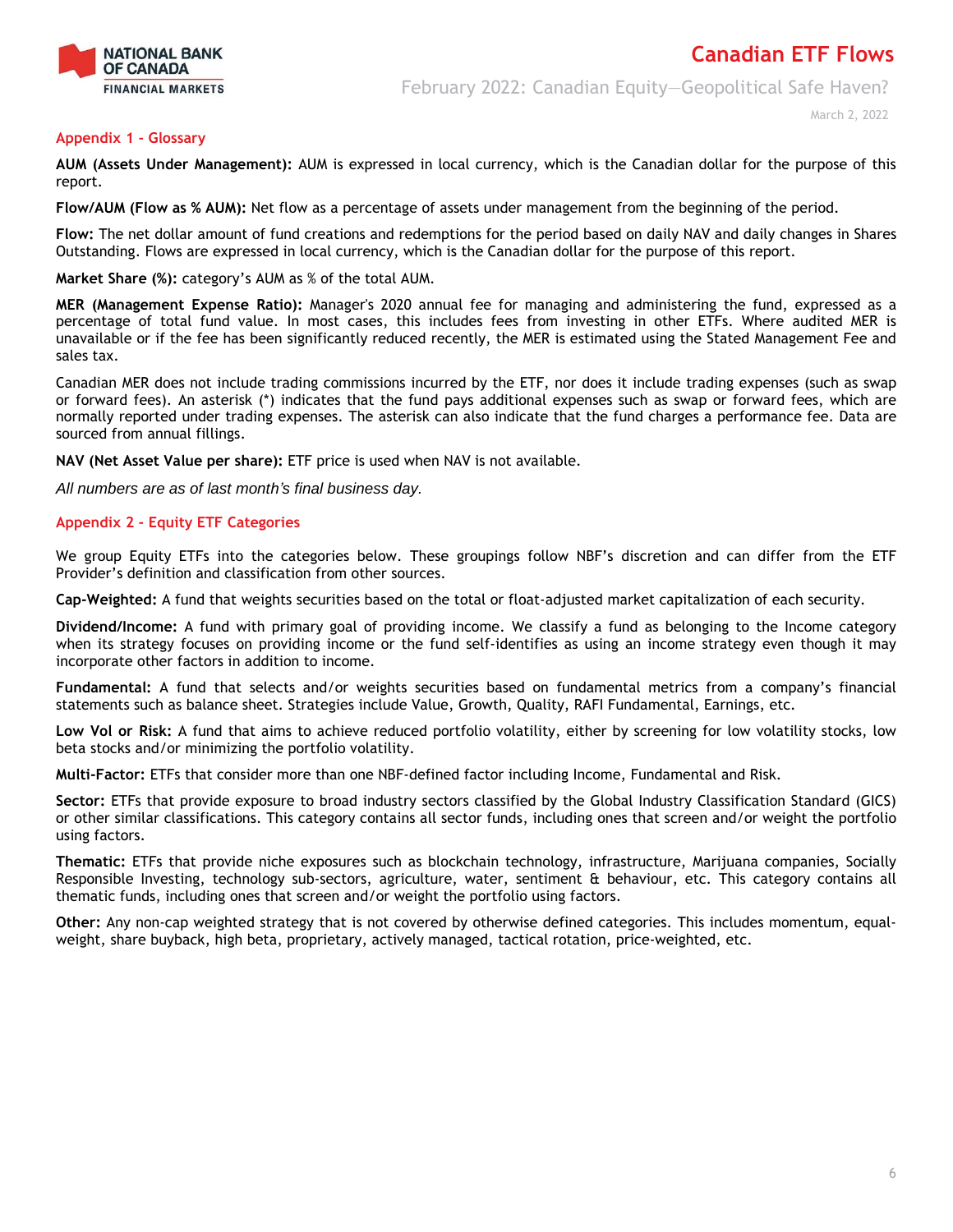

### **Canadian ETF Flows** February 2022: Canadian Equity—Geopolitical Safe Haven?

March 2, 2022

### **DISCLOSURES**

Levered and Inverse Exchange-Traded Funds are very different from most ETFs. They pursue leveraged investment goals, and they are riskier than alternatives that do not use leverage because they magnify the performance of the benchmark on an investment. These ETFs seek daily leveraged investment results. The return of an inverse or levered ETF for periods longer than a single day, especially in periods of market volatility, may be completely uncorrelated to the return of the benchmark over such longer periods. Levered and inverse ETFs are intended to be used as short-term trading vehicles for investors managing their portfolios on a daily basis. They are not to be used by, and are not appropriate for, investors who intend to hold positions.

Unless otherwise agreed in writing, National Bank of Canada and its affiliates act solely in the capacity of an arm's length contractual counterparty and not as an adviser or fiduciary. Accordingly, you should not regard transaction proposals or other written or oral communications from us as a recommendation or advice that a transaction is appropriate for you or meets your financial objectives. Any financial transaction involves a variety of potentially significant risks and issues; additionally, please note bitcoin and other crypto assets are extremely risky and highly speculative. Before entering into any financial transaction, you should ensure that you fully understand the terms, have evaluated the risks and have determined that the transaction is appropriate for you in all respects. If you believe that you need assistance, you should consult appropriate advisers before entering into the transaction. The attached material does not constitute an offer to enter into any transaction. Such material is believed by us to be reliable, but we make no representation as to its accuracy or completeness. This brief statement does not purport to describe all of the risks associated with financial transactions and should not be construed as advice to you.

#### **General**

This Report was prepared by National Bank Financial Inc. (NBF), a Canadian investment dealer, a dealer member of IIROC and an indirect wholly owned subsidiary of National Bank of Canada. National Bank of Canada is a public company listed on the Toronto Stock Exchange.

The particulars contained herein were obtained from sources which we believe to be reliable but are not guaranteed by us and may be incomplete and may be subject to change without notice. The information is current as of the date of this document. Neither the author nor NBF assumes any obligation to update the information or advise on further developments relating to the topics or securities discussed. The opinions expressed are based upon the author(s) analysis and interpretation of these particulars and are not to be construed as a solicitation or offer to buy or sell the securities mentioned herein, and nothing in this Report constitutes a representation that any investment strategy or recommendation contained herein is suitable or appropriate to a recipient's individual circumstances. In all cases, investors should conduct their own investigation and analysis of such information before taking or omitting to take any action in relation to securities or markets that are analyzed in this Report. The Report alone is not intended to form the basis for an investment decision, or to replace any due diligence or analytical work required by you in making an investment decision.

This Report is for distribution only under such circumstances as may be permitted by applicable law. This Report is not directed at you if NBF or any affiliate distributing this Report is prohibited or restricted by any legislation or regulation in any jurisdiction from making it available to you.

National Bank of Canada Financial Markets is a trade name used by National Bank Financial Inc. and National Bank of Canada Financial Inc.

National Bank Financial Inc. or an affiliate thereof, owns or controls an equity interest in TMX Group Limited ("TMX Group") and has a nominee director serving on the TMX Group's board of directors. As such, each such investment dealer may be considered to have an economic interest in the listing of securities on any exchange owned or operated by TMX Group, including the Toronto Stock Exchange, the TSX Venture Exchange and the Alpha Exchange. No person or company is required to obtain products or services from TMX Group or its affiliates as a condition of any such dealer supplying or continuing to supply a product or service.

#### **Research analysts**

The Research Analyst(s) who prepared these reports certify that their respective report accurately reflects his or her personal opinion and that no part of his/her compensation was, is, or will be directly or indirectly related to the specific recommendations or views as to the securities or companies.

NBF compensates its Research Analysts from a variety of sources. The Research Department is a cost centre and is funded by the business activities of NBF including Institutional Equity Sales and Trading, Retail Sales, the correspondent clearing business, and Corporate and Investment Banking. Since the revenues from these businesses vary, the funds for research compensation vary. No one business line has a greater influence than any other for Research Analyst compensation.

#### **Canadian Residents**

NBF or its affiliates may engage in any trading strategies described herein for their own account or on a discretionary basis on behalf of certain clients and, as market conditions change, may amend or change investment strategy including full and complete divestment. The trading interests of NBF and its affiliates may also be contrary to any opinions expressed in this Report.

NBF or its affiliates often act as financial advisor, agent, lender or underwriter or provides trading related services for certain issuers mentioned herein and may receive remuneration for its services. As well, NBF and its affiliates and/or their officers, directors, representatives, associates, may have a position in the securities mentioned herein and may make purchases and/or sales of these securities from time to time in the open market or otherwise. NBF and its affiliates may make a market in securities mentioned in this Report. This Report may not be independent of the proprietary interests of NBF and its affiliates.

NBF is a member of the Canadian Investor Protection Fund.

#### **UK Residents**

This Report is a marketing document. This Report has not been prepared in accordance with EU legal requirements designed to promote the independence of investment research and it is not subject to any prohibition on dealing ahead of the dissemination of investment research.

In respect of the distribution of this Report to UK residents, NBF has approved the contents (including, where necessary, for the purposes of Section 21(1) of the Financial Services and Markets Act 2000). This Report is for information purposes only and does not constitute a personal recommendation, or investment, legal or tax advice. NBF and/or its parent and/or any companies within or affiliates of the National Bank of Canada group and/or any of their directors, officers and employees may have or may have had interests or long or short positions in, and may at any time make purchases and/or sales as principal or agent, or may act or may have acted as market maker in the relevant investments or related investments discussed in this Report, or may act or have acted as investment and/or commercial banker with respect hereto. The value of investments, and the income derived from them, can go down as well as